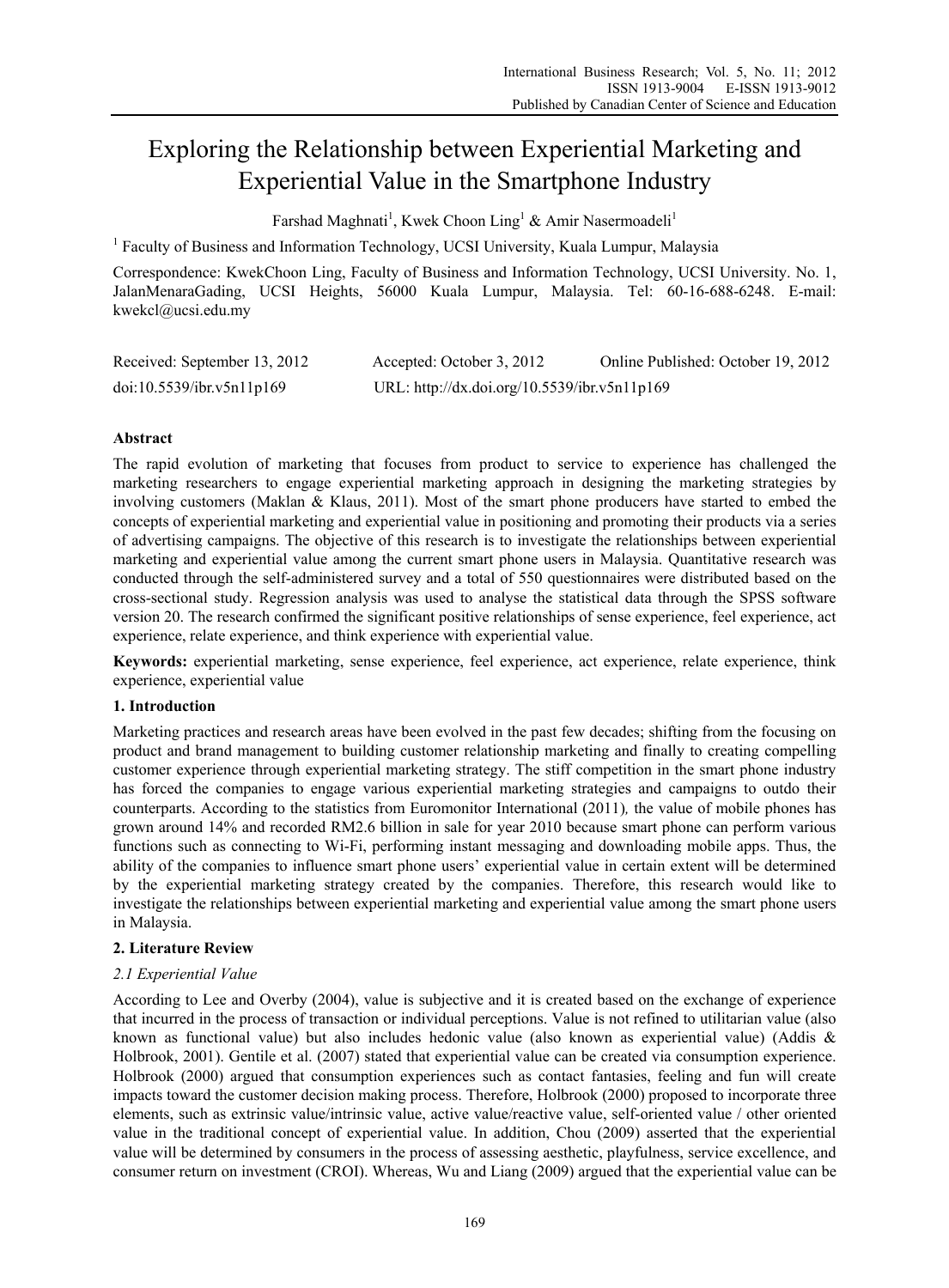evaluated based on the service efficiency, service excellence, aesthetic and playfulness in the service counter. Based on the concepts proposed from Wu and Liang (2009) and Holbrook (2000), Boztepe (2010) presented the traditional concept of experiential value in Table 1. The study from Wang and Lin (2010) had concluded that there is a positive relationship between experiential marketing and experiential value and its literature shows that an effective experiential marketing is able to generate positive experiential value. The following content will elaborate the concept of experiential marketing in detail.

Table 1. Traditional concept of experiential value

|                | Extrinsic                    | Intrinsic                                 |
|----------------|------------------------------|-------------------------------------------|
| Self-oriented  | Utilitarian:                 | Emotional:                                |
|                | Efficiency (eg. Convenience) | Play (eg. Fun) -- Active                  |
|                | Excellence (eg. Quality)     | Aesthetics (eg. Beauty) -- Reactive       |
| Other-oriented | Social:                      | Altruistic:                               |
|                | Status (eg. Impression)      | Ethics (eg. Justice) -- Active            |
|                | Esteem (e.g. Possession)     | Spirituality (eg. Sacredness) -- Reactive |

Source: Adopted from Boztepe (2010).

# *2.2 Experiential Marketing*

According to Kotler (2003), there are two types of marketing: traditional marketing and modern marketing. Modern marketing has overtaken traditional marketing due to the emphasizing on the concepts of customer experience and experiential marketing. Kotler (2003) also mentioned that there are more and more companies start to develop non rational image and they ask from psychologist and anthropologists to create and improve messages to make deep soul touch for the consumers. Holbrook (2000) believed that when markets enter into the period of experiential marketing, the major focuses will change from product performance to experiences entertainment. Table 2 describes a differentiation between traditional marketing with modern marketing.

|  | Table 2. Traditional marketing versus modern marketing |  |  |  |  |
|--|--------------------------------------------------------|--|--|--|--|
|--|--------------------------------------------------------|--|--|--|--|

|                                                      | <b>Traditional Marketing</b>        | Modern Marketing (Experiential Marketing)                    |  |  |
|------------------------------------------------------|-------------------------------------|--------------------------------------------------------------|--|--|
| Focus                                                | Product features and benefits       | Holistic consumer experience                                 |  |  |
| Narrow definition of product categories and<br>Scope |                                     | Broader consumption situation and socio-cultural context     |  |  |
|                                                      | consumption                         |                                                              |  |  |
| Customer Mental Model                                | Rational decision maker             | Rational and emotional beings --- Feeling, Fantasies and Fun |  |  |
| Marketer's Approach                                  | Analytical, verbal and quantitative | Eclectic, verbal, visual and intuitive                       |  |  |

Source: Adopted from Kotler (2003).

Schmitt (1999) came up the phrase of experiential marketing and defined experiential marketing as the customers' recognition of and purchasing of goods or services from a company or brand after they experience activities and perceive stimulations. Lee et al. (2011) defined experiential marketing as a memorable memory or experience that goes deeply into the customer's mind. Schmitt (1999) further argued that these experiences enhance the value of a product, a brand, or a company. Nevertheless, experiential marketing does not overlook the quality and functions of products and services; rather, it enhances customers' emotions and sense stimulation. The main point of experiential is to relate with customers in a multiple level approach. Based on the strategic experience model, Schmitt (1999) further divided the types of experiential marketing into five dimensions: Sense Experience, Feel Experience, Think Experience, Act Experience and Relate Experience.

#### 2.2.1 Sense Experience

McCole (2004) referred sense experience as the experience that customers gain from their sight, taste, scent, touch and sound. Based on Yuan and Wu (2008), sense experience is a message that customers formed towards products or services by their sense. Through sensory experience, consumers will able to develop experience logic and subsequently they use the experience logic to form personal value judgements to differentiate the productsand services being experienced by them (Vargo & Lusch, 2004).

#### 2.2.2 Feel Experience

Feel experience is referred to the customer's inner emotion, mood and feeling that customer derived from the consuming of products and services (Yang & He, 2011; Yuan & Wu, 2008). The feel experience may take various forms, and usually ranges from temperate to intense mood (Yang & He, 2011). With the positive feelings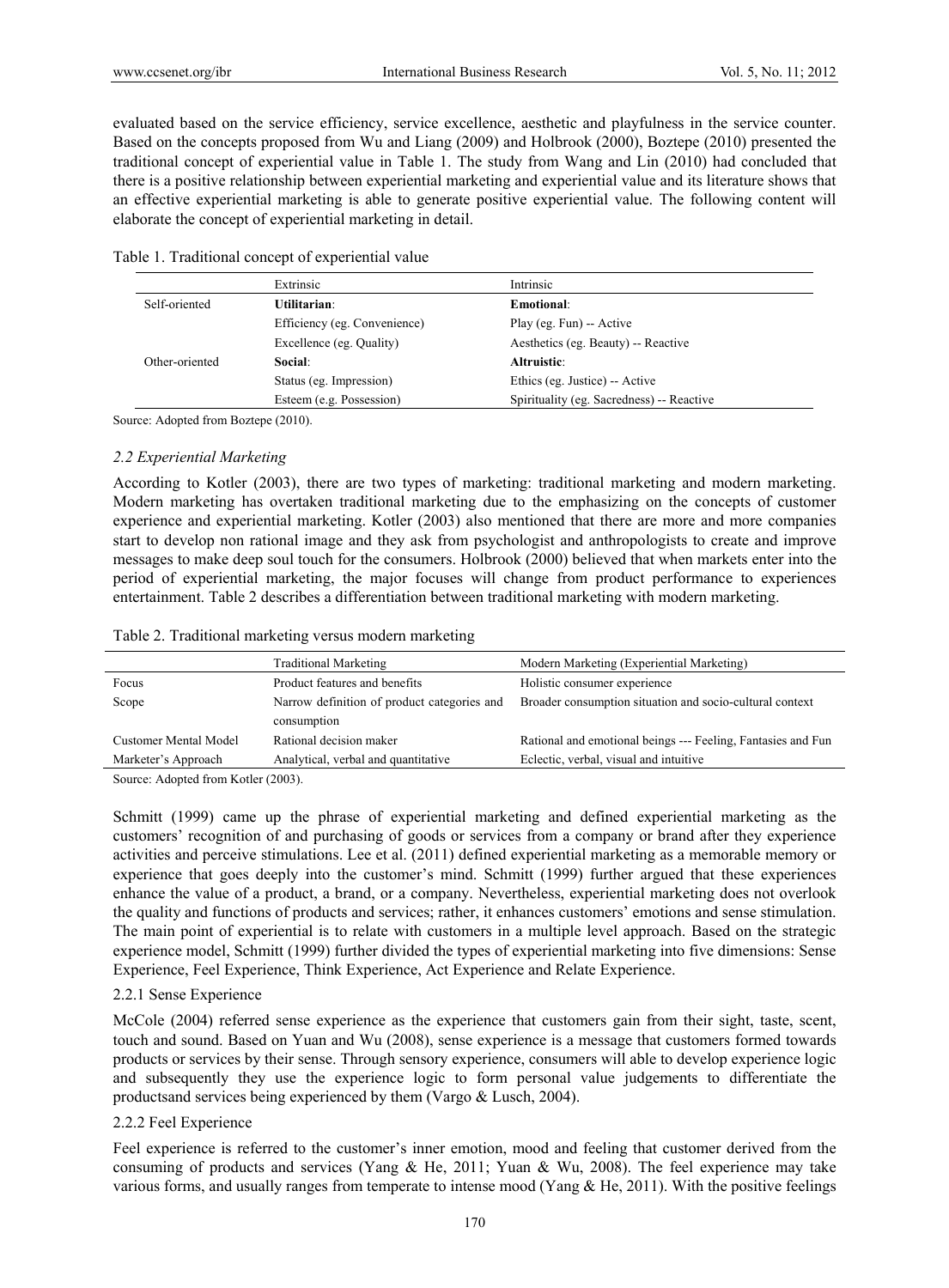that generated in the consumption process, consumer develops a positive emotion (Schmitt, 1999). According to Mattila (2001), strong and positive emotion in the feel experience will improve the customer relationship management between the customer and seller.

## 2.2.3 Think Experience

Think experience emphasizes on the intelligence of the consumer in generating cognitive experience (Lee et al., 2008). According to Schmitt (1999), think experience stimulates customers' creative thinking in developing a new idea or thinking about a company or its products. Through the processing of creating a new idea or thinking, consumers form their own evaluation towards the company and its brand (Schmitt, 1999).

## 2.2.4 Act Experience

According to Schmitt (1999), act experience enable consumers to develop experiences that deal with the consumer's physical body, behaviour and lifestyle and the experience gained from the social interaction with other people. Through the experience of action, consumers develop a sense of sensation, influence and relationship with the products or services offered (Schmitt, 1999).

## 2.2.5 Relate Experience

Relate experience allows consumers to build their connection with the social communities and social entities through the process of purchasing and consuming the products and services (Chang et al., 2011). In other words, relate experience that promoted via relate marketing campaign enables consumer for self-improvement, being perceived positively by others and integrate individual to a social community (Schmitt, 1999).

# *2.3 Research Gap and Justification*

Customer experiential value is a very dynamic construct and it is subjected to change due to the advancement of adopting various experiential marketing strategies in the smart phone industry. Although Wang and Lin (2010) have conducted a study in Taiwan to investigate the relationship between experiential marketing and experiential value as well as Conway and Leighton (2011) have evaluated the experiential marketing in Great Britain, the similar study of the conceptual framework in the context of evaluating the impact of experiential marketing on experiential value in the smart phone industry is not yet available in Malaysia. By doing this study, the findings may provide a clear picture how the experiential marketing (such as sense experience, feel experience, think experience, act experience and relate experience) affects the experiential value among the smart phone users.

#### *2.4 Proposed Conceptual Framework*

The conceptual framework for this research was adapted from the Wang and Lin (2010) model. Figure 1 illustrates the conceptual framework which is developed for this research.



Figure 1. The Proposed Conceptual Framework

Source: Developed for this research.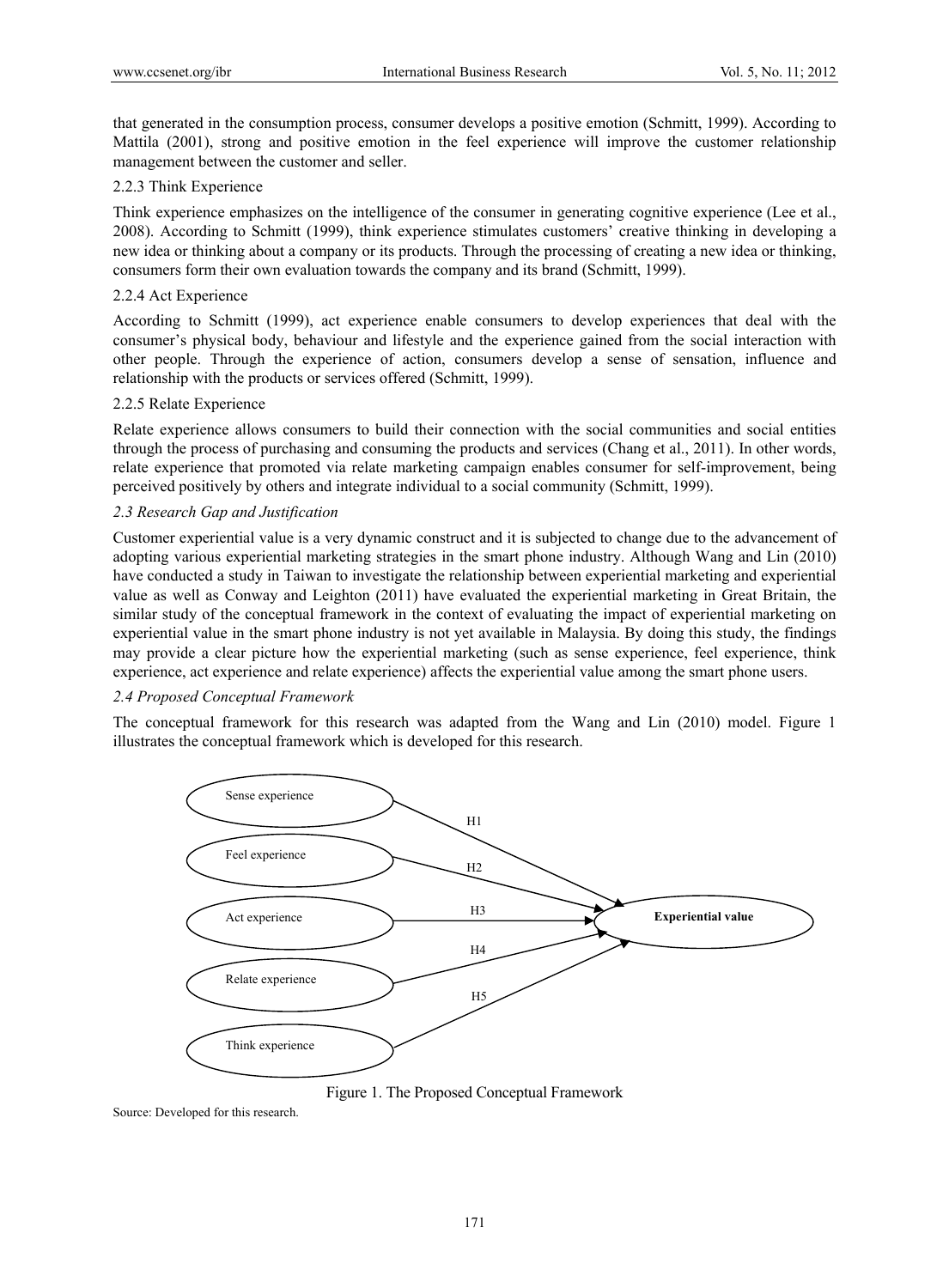# *2.5 Hypotheses*

Prior discussion has led to a brief examination of the existing literature review and the development of the hypotheses in this research. The five tested hypotheses are:

H1: There is a positive relationship between sense experience and experiential value.

- H2: There is a positive relationship between feel experience and experiential value.
- H3: There is a positive relationship between think experience and experiential value.
- H4: There is a positive relationship between act experience and experiential value.
- H5: There is a positive relationship between relate experience and experiential value.

## **3. Research Methodology**

## *3.1 Research Design*

The quantitative research that adopted in this study permitted the researcher to search for the actualities of the observation by empirically testing the relationship between experiential marketing and experiential value through the hypothetico- deductive method (Jankowicz, 2005). Descriptive research design has adopted for this research because of having clear tested hypotheses (Malhotra, 2004).

## *3.2 Questionnaire Design*

The questionnaire was divided into three (3) sections, namely Sections A and B. The variables that appear in the Section A include the demographic profiles, such as gender, age, nationality, ethnic group and highest academic qualification level. All the variables that measure the tested constructs were listed in Section B of the questionnaire. A total of 4 items that measure the constructs 'sense experience', 'feel experience', 'think experience' and 'act experience' respectively were adapted from Yang and He (2011). Another 3 items that measure the constructs 'relate experience' was adapted from Yang and He (2011). Lastly, the 'experience value' construct was measured by 10 items that sourced from Keng et al. (2007). All the tested constructs were measured by 5-point Likert Scale (1-strongly disagree to 5- strongly agree).

## *3.3 Sampling Design*

The study will focus on the full time students who are currently studying in the one of the private universities that situated n Kuala Lumpur. Tertiary students were selected in this study because most of them own smart phones. Due to the inability of obtaining a sampling frame, judgmental sampling technique was adopted because the technique itself allows the researchers to consciously select respondents in the study (Burn & Bush, 2003). Large sample size was required in this research for the purpose of minimizing the sampling error of the non-probability sampling and enhancing the precision of the sampling outcome. Therefore, a total of 550 respondents were set as the sample size in this research. A pilot study will be conducted in advance to ensure that the questionnaire is error free and easy to understand. A full scale of self-administered survey will be launched immediate after receiving the feedbacks from the pilot test. Self-administered survey method in the form of drop-off surveys technique was used to ensure the confidentiality and non-obligation aspects of participating in the survey. The survey was conducted in the lecture halls where respondents could return the questionnaires immediately to the researchers. The voluntary nature of the participation was explained verbally as well as being indicated in the survey questionnaire. Students were invited to complete an anonymous survey questionnaire that took approximately 15 minutes of their time to complete. A total of 550 sets of questionnaires were distributed and 500 questionnaires were collected.

# *3.4 Data Analysis*

The statistical program SPSS version 20.0 has been used in this study to perform the statistical analysis. Descriptive analysis, scale measurement (reliability and validity tests) and inferential analysis (multiple regression analysis) will be carried in the data analysis. Cronbach's alpha with the value of more than 0.60 would be used as a guideline to measure the reliability of the measurement in this research because the test of Cronbach's alpha is an appropriate index to indicate the inter-item consistency reliability (Hair, et al., 2006). As part of the validity tests, factor analysis in the form of principal component analysis will be adopted in this research. Principle component analysis is "an approach to factor analysis that considers the total variance in the data" in which "the diagonal of the correlation matrix consists of utilities and full variance is brought into the factor matrix" (Malhotra, Hall, Shaw & Oppenheim, 2006). Principal components analysis was adopted in this research because the researchers intend to "determine the minimum number of factors that will account for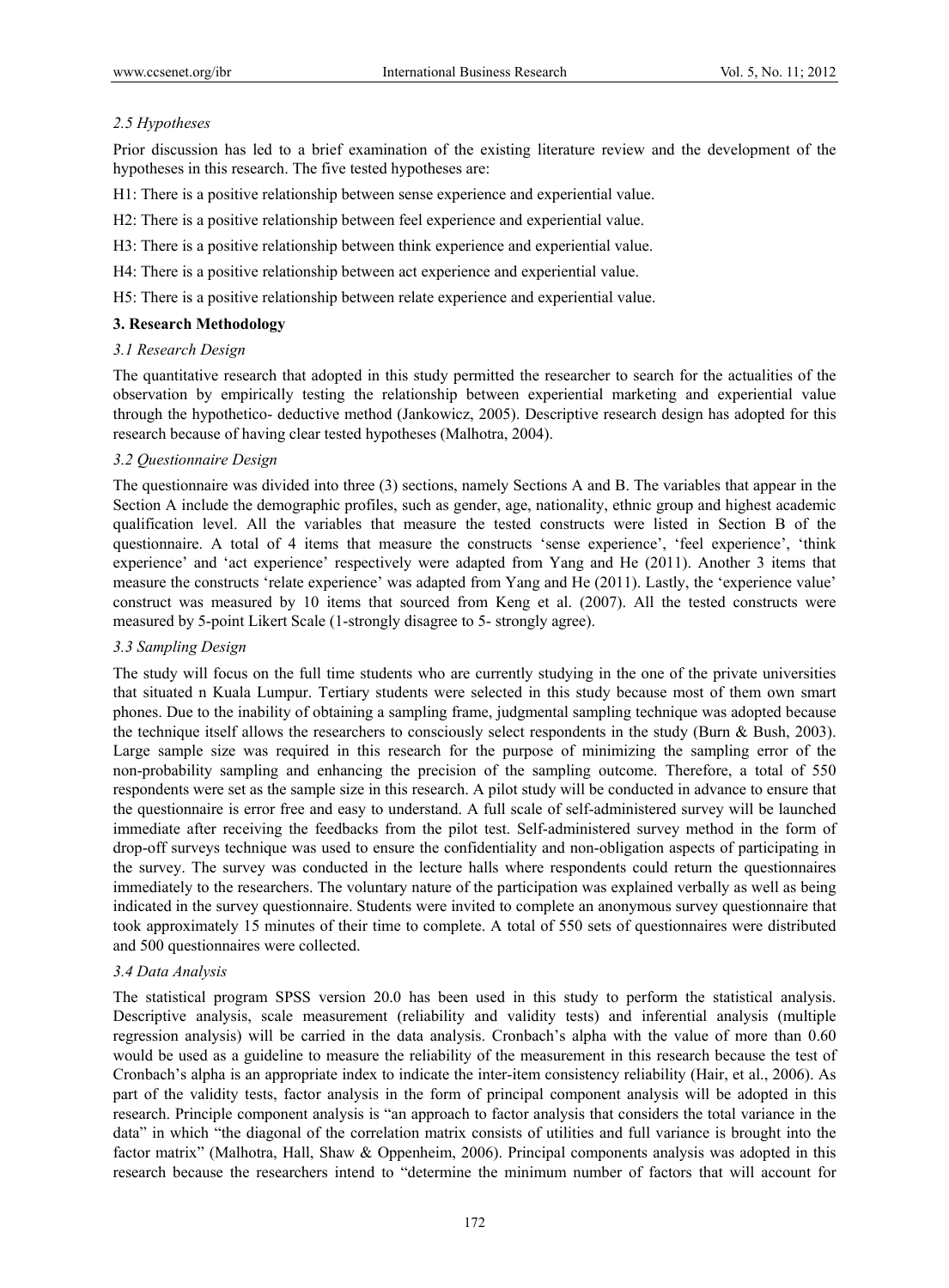maximum variance in the data" (Malhotra, et al., 2006).

#### **4. Research Results**

#### *4.1 Respondents' Demographic Profiles Analysis*

A total of 500 valid respondents were analyzed in this study. Based on the finding, 67.8% of the respondents are Malaysian and the rest of 32.2% of the respondents is non-Malaysian. According to the survey, the gender distribution of the respondents consists of male (42%) and female (58%). Bulks of the respondents are youngsters. The age of less than 21 years old is the largest respondents' group (56%; 280 people); followed by the age group between 21 to 25 years old (45.8%; 229 people) and the age group between 26 to 30 years old (36%; 180 people). In term of nationality, most of the respondents are Malaysian (67%) and the rest of the respondents are non-Malaysian (32.2%). Chinese is the largest ethnic group and it represented 59.4% among the various ethics groups that took part as respondents in the study. Most of the respondents are currently studying undergraduate degree programme (61.4%).

#### *4.2 Reliability Test*

One of the tests in which can be used to ensure the stability and consistency of the measures is known as reliability test. A scale is called reliable if it produces consistent results when repeated measurements are made (Hair et al., 2003). A popular approach to measure reliability is to use the coefficient alpha (Malhotra, 2006). The value of coefficient alpha or Cronbach's alpha with the range of greater than 0.60 is considered acceptable and good (Hair et al., 2003). The results from Table 3 indicated that the Cronbach alpha for all the five constructs were well above 0.60 as recommended by Hair et al. (2003). Cronbach alpha for the constructs ranged from the lowest of 0.626 (act experience) to 0.696 (think experience), as indicated in Table 3. In conclusion, the result concluded that the measurement scales of the constructs were stable to measure the constructs.

#### *4.3 Validity Test*

Validity of a scale is defined as the extent to which differences in observed scale scores reflect the true differences among objects on the characteristics being measured (Malhotra, 1996). Validity can be measured by examining through content, criterion and construct validity. Construct validity was adopted in this research as validity measurement and exploratory factor analysis was used to measure the construct validity (Cavana et al., 2001). For the exploratory factor analysis, Bartlett test of sphericity and Kaiser-Meyer-Olkin (KMO) measure of sample adequacy were used to measure the appropriateness of the factor model (Malhotra, 2004). Bartlett test of sphericity is a "statistical test for the overall significance of all correlation within a correlation matrix" (Hair et al., 2006, p.102). "It provides the statistical significance that the correlation matrix has significant correlations among at least some of the variables" (Hair et al., 2006, p.114). KMO can be used to measure the sampling adequacy by comparing "the magnitudes of the observed correlation coefficient to the magnitudes of the partial correlation coefficients" (Malhotra, 2004, p.564). According to Malhotra (2004, p.561), "high values (between 0.5 and 1.0) of KMO indicate factor analysis is appropriate" and "values of KMO below 0.5 imply that factor analysis might not be appropriate".Eigenvalue is defined as "column sum of squared loadings for a factor, also referred to as the latent root. It represents the amount of variance accounted for by a factor" (Hair et al., 2006, p.102). The value of Eigenvalues that is greater than 1.0 was used as a guideline to determine the number of factors in this research. VARIMAX procedures inorthogonal rotation was used in this research to minimize "the number of variables with high loadings on a factor" in order to enhance "the interpretability of the factors" (Malhotra, 2004, p.567-568). The value of the factor loading of 0.50 was used as a guideline in the factor analysis.

The output of the factor analysis showed in Table 3 indicated that the factor analysis was appropriate because the value of Kaiser-Meyer-Olkin (KMO) was 0.764 (between 0.5 and 1.0) and the statistical test for Bartlett test of sphericity was significant ( $p=0.000$ ; df=406; Approx. Chi-Square=3652.140) for all the correlations within a correlational matrix (at least for some of the constructs). Based on the principal components analysis and VARIMAX procedure in orthogonal rotation that were adopted in the factor analysis, the results showed that the Eigenvalues for all the tested constructs were greater than 1.0 as indicated in Table 3, ranging from the lowest of 1.183 (service excellence) to the highest of 5.302 (sense experience). In term of convergent validity, the factor loadings for all items within the constructs showed in Table 3 were more than 0.50. According to Table 3, discriminant validity indicated that all items were allocated according to the different constructs. Therefore, the items were not overlapping and they supported respective constructs.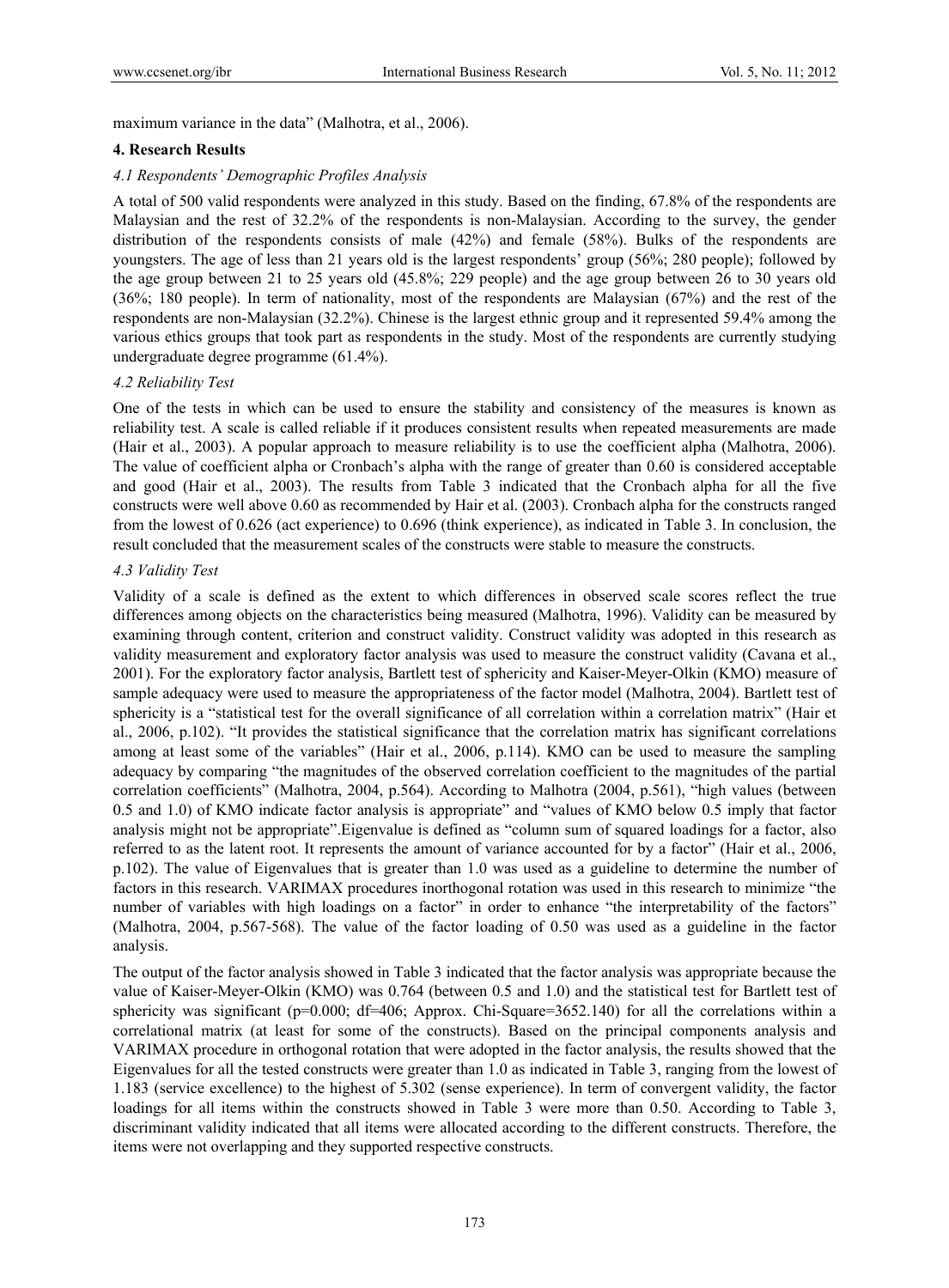| Factor's Name      |                  | Variable                                                      | Factor  | Eigen- | Percentage  | Cronbach's   |
|--------------------|------------------|---------------------------------------------------------------|---------|--------|-------------|--------------|
|                    |                  |                                                               | Loading | value  | of Variance | Reliability  |
|                    |                  |                                                               |         |        | Explained   | Coefficients |
| Sense experience   |                  | The smartphones try to attract my senses very much            | 0.600   | 5.302  | 7.554       | 0.668        |
|                    |                  | The product design of smartphones is very attractive          | 0.665   |        |             |              |
|                    |                  | It is very interesting to touch the screen of smartphone      | 0.651   |        |             |              |
|                    |                  | The product features of smartphones are very special          | 0.740   |        |             |              |
|                    | Think experience | The product features of smartphones try to intrigue me from   | 0.726   | 2.035  | 7.468       | 0.696        |
|                    |                  | the uniqueness of the operating system of smartphone          |         |        |             |              |
|                    |                  | The functions provided by the smartphone stimulate my         | 0.724   |        |             |              |
|                    |                  | curiosity toward product features that embedded in the        |         |        |             |              |
|                    |                  | smartphone                                                    |         |        |             |              |
|                    |                  | The characteristically experiential activities of smartphones | 0.605   |        |             |              |
|                    |                  | stimulate my interest.                                        |         |        |             |              |
|                    |                  | Personally experience gained from the usage of smartphone     | 0.741   |        |             |              |
|                    |                  | tries to intrigue me to know more in the smartphone           |         |        |             |              |
|                    |                  | technology.                                                   |         |        |             |              |
| Relate             |                  | I can relate to other people through the usage of the         | 0.746   | 1.332  | 6.272       | 0.671        |
|                    | Experience       | smartphone                                                    |         |        |             |              |
|                    |                  | The functions provided by smartphone make me closer to this   | 0.798   |        |             |              |
|                    |                  | product                                                       |         |        |             |              |
|                    |                  | The features of smartphones try to get me to think about      | 0.620   |        |             |              |
|                    |                  | important of having any function with this product            |         |        |             |              |
|                    | Act experience   | The souvenirs provided by the smartphones remind me to buy    | 0.692   | 1.746  | 7.020       | 0.626        |
|                    |                  | more cell phone accessories                                   |         |        |             |              |
|                    |                  | When I am using the new feature of smartphones, it reflects   | 0.674   |        |             |              |
|                    |                  | my lifestyle                                                  |         |        |             |              |
|                    |                  | Every indication in the smartphones is obviously make me      | 0.680   |        |             |              |
|                    |                  | easy to understand the unique features of the smartphone      |         |        |             |              |
|                    |                  | The website information of the smartphones attracts me to buy | 0.583   |        |             |              |
|                    |                  | a particular brand                                            |         |        |             |              |
|                    | Feel experience  | Using of smartphones keeps me comfortable                     | 0.635   | 1.506  | 6.971       | 0.630        |
|                    |                  | The customer services provided by the smartphone company      | 0.651   |        |             |              |
|                    |                  | make me respond in an emotional manner                        |         |        |             |              |
|                    |                  | The experiential activities of using smartphone let me feel   | 0.664   |        |             |              |
|                    |                  | very interesting and fresh                                    |         |        |             |              |
|                    |                  | The relevance functions performed by the smartphones make     | 0.711   |        |             |              |
|                    |                  | me respond in a very joyful emotional manner.                 |         |        |             |              |
|                    | Customer         | Using of smartphones makes my life easier                     | 0.783   | 1.444  | 6.853       | 0.719        |
|                    | return<br>on     | Using smartphones fits my plan schedule                       | 0.749   |        |             |              |
|                    | investment       | The feature assortment that embedded in the smartphones fits  | 0.716   |        |             |              |
|                    | (CROI)           | my needs                                                      |         |        |             |              |
|                    | Playfulness      | Using of smartphones makes me cheerful                        | 0.805   | 1.805  | 7.130       | 0.738        |
|                    |                  | I feel happy when I use smartphones                           | 0.797   |        |             |              |
|                    |                  | Using of smartphones makes me forget my problem               | 0.730   |        |             |              |
|                    |                  | encountered                                                   |         |        |             |              |
| Experiential value | Aesthetic        | Smartphones are aesthetically appealing                       | 0.906   | 1.253  | 5.903       | 0.802        |
|                    |                  | I like the design of the smartphones                          | 0.894   |        |             |              |
|                    | Service          | When I think of smartphones I think of service excellence     | 0.867   | 1.183  | 5.542       | 0.702        |
|                    | Excellence       | I think of particular smartphone brand as an expert in the    | 0.831   |        |             |              |
|                    |                  | merchandise it offer                                          |         |        |             |              |

# Table 3. Factors identified by the principal components factor analysis

Note: KMO Measures of Sampling Adequacy = 0.764; p = 0.000 (p<0.05); df = 406; Approx. Chi-Square = 3652.140. Source: Develop for this research.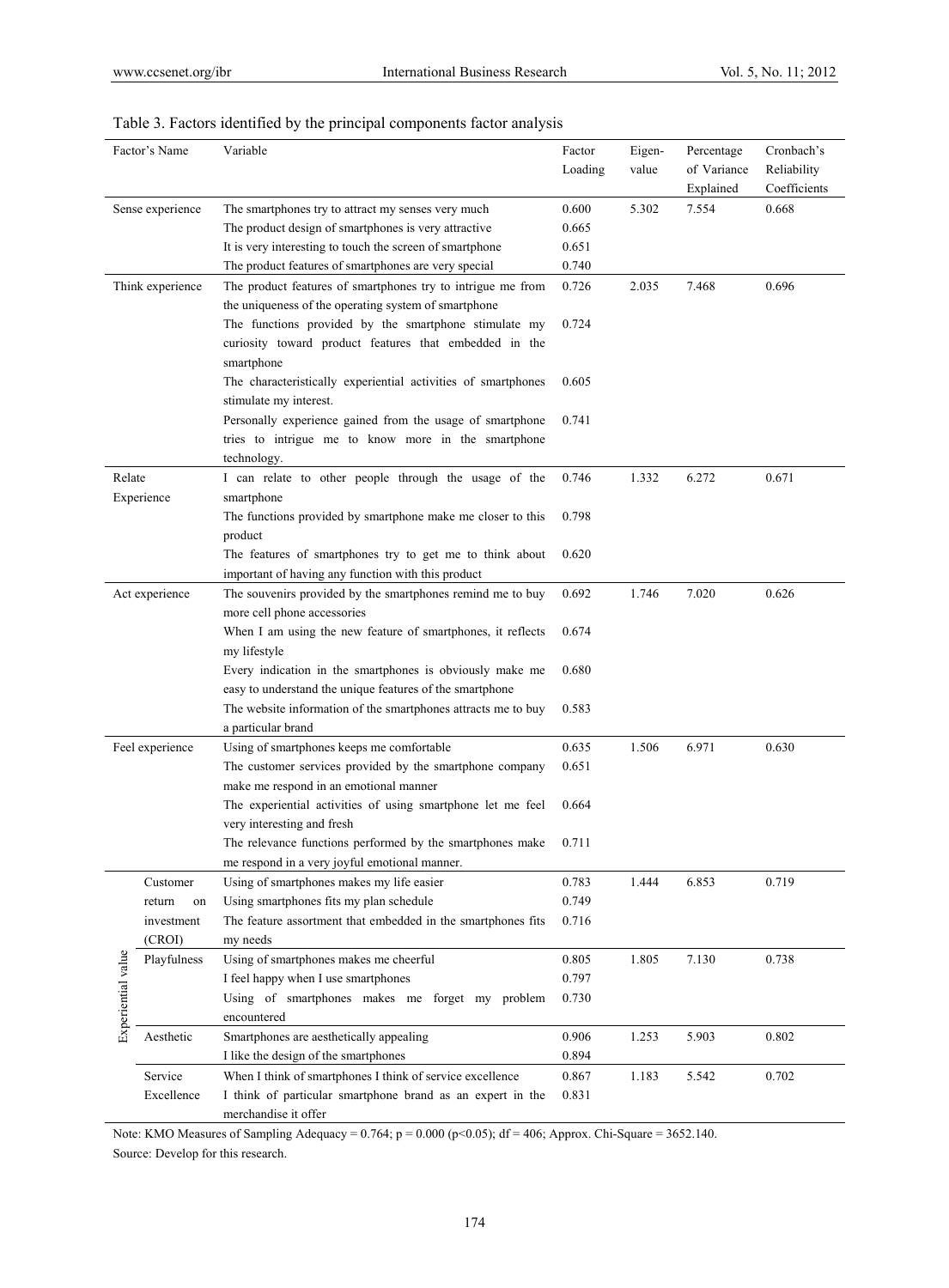#### *4.4 Regression Analysis*

#### 4.4.1 Multiple Regression Analysis

Multiple regression analysis is the appropriate technique to analyze the linear relationship between a dependent variable and multiple independent variables by estimating coefficients for the equation for a straight line (Hair et al., 2006). Multiple regression analysis will be carried out to test the five hypotheses (H1, H2, H3, H4, and H5) in this research.

Based on Table 4, the Tolerance Value was ranged between 0.794-0.870 in which were all more than 0.10 and the VIF value ranges from 1.149-1.259 in which are all less than 5 (Hair et al., 2006). Thus, the findings showed that there is no multicollinearity problem among all the independent variables in this research. According to Table 4, the p-value for all the five independent variables are less than 0.05, indicating that sense experience, feel experience, think experience, act experience, and relate experience had significant relationship with experiential value. In other words, the findings from this research confirms that sense experience, feel experience, think experience, relate experience, and act experience are positively related to the experiential value in the smartphone industry in Malaysia. In conclusion, all the five hypotheses are supported.

|  | Coefficients <sup>a</sup> |        |                             |                                  |       |      |                                |            |
|--|---------------------------|--------|-----------------------------|----------------------------------|-------|------|--------------------------------|------------|
|  |                           |        | Unstandardized Coefficients | <b>Standardized Coefficients</b> |       | Sig. | <b>Collinearity Statistics</b> |            |
|  | Model                     | B      | Std. Error                  | Beta                             |       |      | Tolerance                      | <b>VIF</b> |
|  | (Constant)                | 13.821 | 1.986                       |                                  | 6.958 | .000 |                                |            |
|  | Sense experience          | .237   | .094                        | .108                             | 2.526 | .012 | .841                           | 1.189      |
|  | Feel experience           | .197   | .093                        | .090                             | 2.110 | .035 | .844                           | 1.185      |
|  | Think experience          | .186   | .084                        | .093                             | 2.221 | .027 | .870                           | 1.149      |
|  | Act experience            | .546   | .107                        | .216                             | 5.109 | .000 | .862                           | 1.160      |
|  | Relate experience         | .649   | .121                        | .236                             | 5.358 | .000 | .794                           | 1.259      |

|  |  | Table 4. Result of Multiple Linear Regression Analysis |  |
|--|--|--------------------------------------------------------|--|
|  |  |                                                        |  |

Note:  $a^2$  Dependent Variable: Composed Experiential Value;  $R = 0.490$ ; R Square = 0.240; Adjusted R Square = 0.233. Source: Develop for this research.

#### **5. Conclusion**

#### *5.1 Implications of Research Findings*

This study helps the smartphone industry to gain further understanding the impacts of sense experience, feel experience, think experience, act experience, and relate experience on the experiential value.

By understanding the antecedents of experiential value, the research allows the smartphone industry players to use experiential marketing effectively in producing the best products and services ever rendered to the smartphone users.

The research study provides insights for the smartphone industry to have an in-depth understanding towards the factors (ie., sense experience, feel experience, think experience, act experience, and relate experience)that contributing to the experiential value with their customers. Therefore, this understanding enables the smartphone producers in identifying relevant approaches to build strong experiential value with their valued customers.

#### *5.2 Limitations of the Research*

Although the research findings provide some insights to the researchers, these findings should be viewed in light of some limitations. To summarize, the limitations associated with the research findings are: (1) This study was adopting judgemental sampling technique method. Thus, the result could not be generalizable; (2) This study was conducted via cross sectional study. Thus, the changes of the customer's experiential value over a period of time cannot be identified.

#### *5.3 Recommendations for the Future Research*

Due to the limitations of this research which is mentioned above, it is recommended to adopt probability sampling method and longitudinal study for the future research.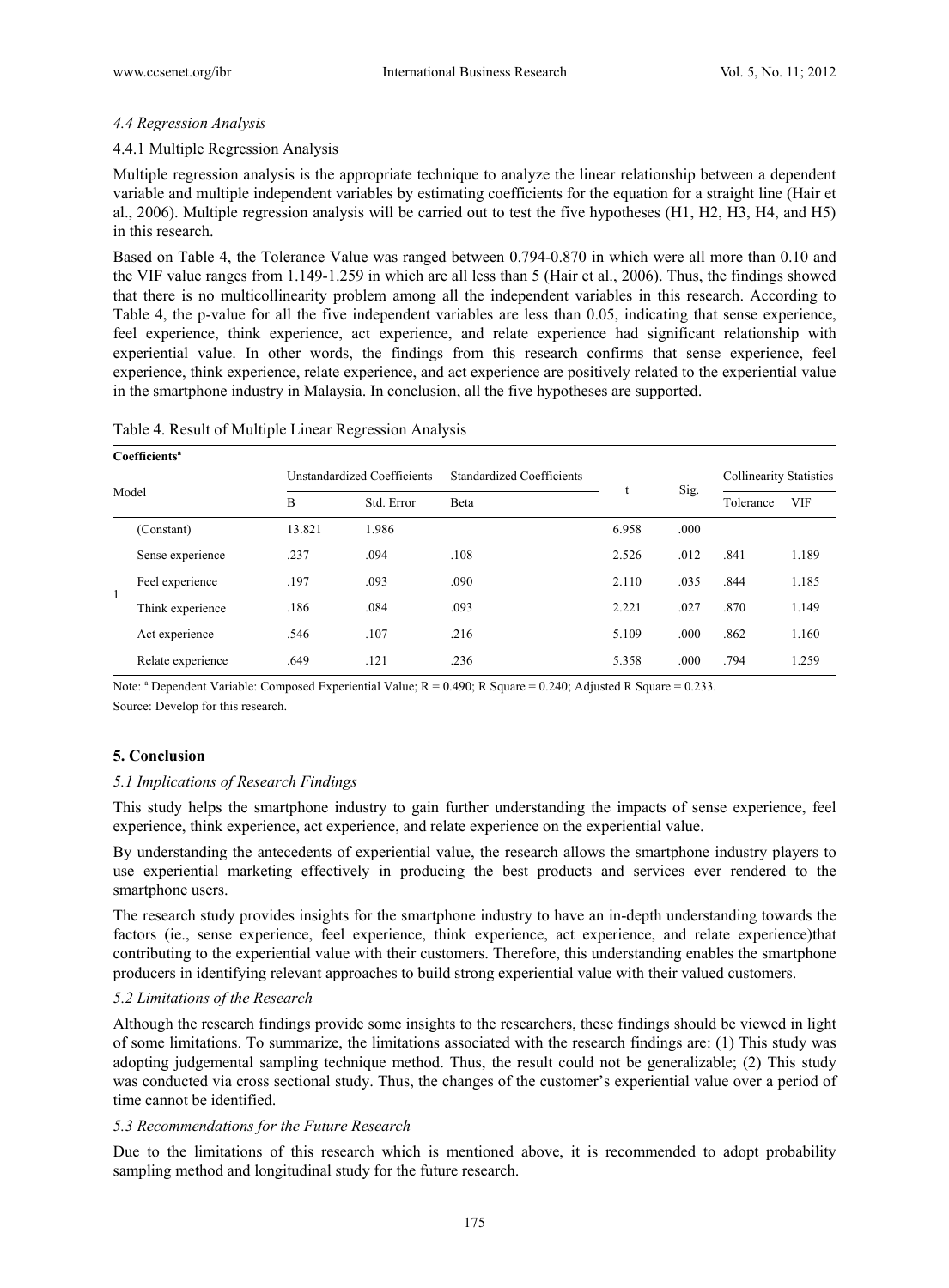#### **References**

- Addis, M., & Holbrook, M. B. (2001). On the conceptual link between mass customization and experiential consumption: An explosion of subjectivity. *Journal of Consumer Behavior, 1*(1), 50-66. http://dx.doi.org/10.1002/cb.53
- Boztepe, S. (2010). User value: Competing theories and models. *InternationalJournal of Design*, *1*(2), 55-63.
- Burns, A., & Bush, R. (2003). *Marketing research: Online research application.* New Jersey: Prentice Hall.
- Cavana, R. Y., Delahaye, B. L., & Sekaran, U. (2001). *Applied business research: Qualitative and quantitative methods*. Queensland: John Wiley & Sons.
- Chou, H. J. (2009). The effect of experiential and relationship marketing on customer value: A case study of international American casual dining chains in Taiwan. *Social Behavior and Personality*, *37*(7), 998.
- Conway, T., & Leighton, D. (2011). Experiential marketing in the performing arts and heritage sectors. *Arts Marketing: An International*, *2*(1), 35-51. http://dx.doi.org/10.1108/20442081211233007
- Gentile, C., Spiller, N., & Noci, G. (2007). How to sustain the customer experience: An overview of experience components that co-create value with the Customer. *European Management Journal*, *25*(5), 395-410. http://dx.doi.org/10.1016/j.emj.2007.08.005
- Hair, J. F. J., Black, W. C., Babin, B. J., Anderson, R. E., & Tatham, R. L. (2006). *Multivariate data analysis*. Pearson Education: New Jersey.
- Hair, J. F. Jr., Bush, R. P., & Ortinau, D. J. (2006). *Marketing research: Within a changing information environment* (3rd ed.). New York: McGraw-Hill.
- Hair, J. F. Jr., Babin, B., Money, A. H., & Samouel, P. (2003). *Essential of business research methods*. John Wiley & Sons: United States of America.
- Holbrook, M. B. (2000). The millennial consumer in the texts of our times: Experience and entertainment. *Journal of Macro marketing*, *20*(2), 178-192. http://dx.doi.org/10.1177/0276146700202008
- Jankowicz, A. D. (2005). *Business research project* (4th ed.). Thomson Learning: London.
- Keng, C. J., Huand, T. L., Cheng, L. C., & Hsu, M. K. (2007). Modeling service encounters and customer experiential value in retailing: An empirical investigation of shopping mall customers in Taiwan. *International Journal of Service Industry Management*, *18*(4), 349-67. http://dx.doi.org/10.1108/09564230710778137
- Kotler, P. (2003). *Marketing Insights from A to Z: 80 Concepts Every Manager Needs to Know*. John Wiley & Sons, Inc.
- Lee, E. J., & Overby, J. W. (2004). Creating value for online shoppers: Implications for satisfaction and loyalty. *Journal of Consumer Satisfaction, Dissatisfaction and Complaining Behavior*, *17*, 54-67.
- Lee, M. S., Hsiao, H. D., & Yang, M. F. (2011). The study of the relationships among experiential marketing, service quality, customer satisfaction and customer loyalty. *The International Journal of Organizational Innovation*, *3*(2), 353-379.
- Lee, S. H., Chang, S. C., & Hou, J. S. (2008). Night market experience and image. *International Journal of Culture, Tourism and Hospitality Research, 2*(3), 217-233. http://dx.doi.org/10.1108/17506180810891591
- Maklan, S., & Klaus, P. (2011). Customer experience: Are we measuring the right things? *International Journal of Market Research*, *53*(6). http://dx.doi.org/10.2501/IJMR-53-6-771-792
- Malhotra, N. K. (2004). *Marketing research: An applied orientation* (4th ed.). New Jersey: Prenticall-Hall.
- Malhotra, N. K., Hall, J., Shaw, M., & Oppenheim, P. (2006). *Marketing research: An applied orientation* (3rd ed.). Prentice Hall: New South Wales.
- Mattila, A. S. (2001). Emotional bonding and restaurant loyalty. *Cornell Hotel and Restaurant Administration Quarterly, 42*(6), 73-79. http://dx.doi.org/10.1016/S0010-8804(01)81012-0
- McCole, P. (2004). Refocusing marketing to reflect practice the changing role of marketing for business. *Marketing Intelligence & Planning*, *22*(5), 531-539. http://dx.doi.org/10.1108/02634500410551914
- Mobile Phones In Malaysia. (2011). Euromonitor International.